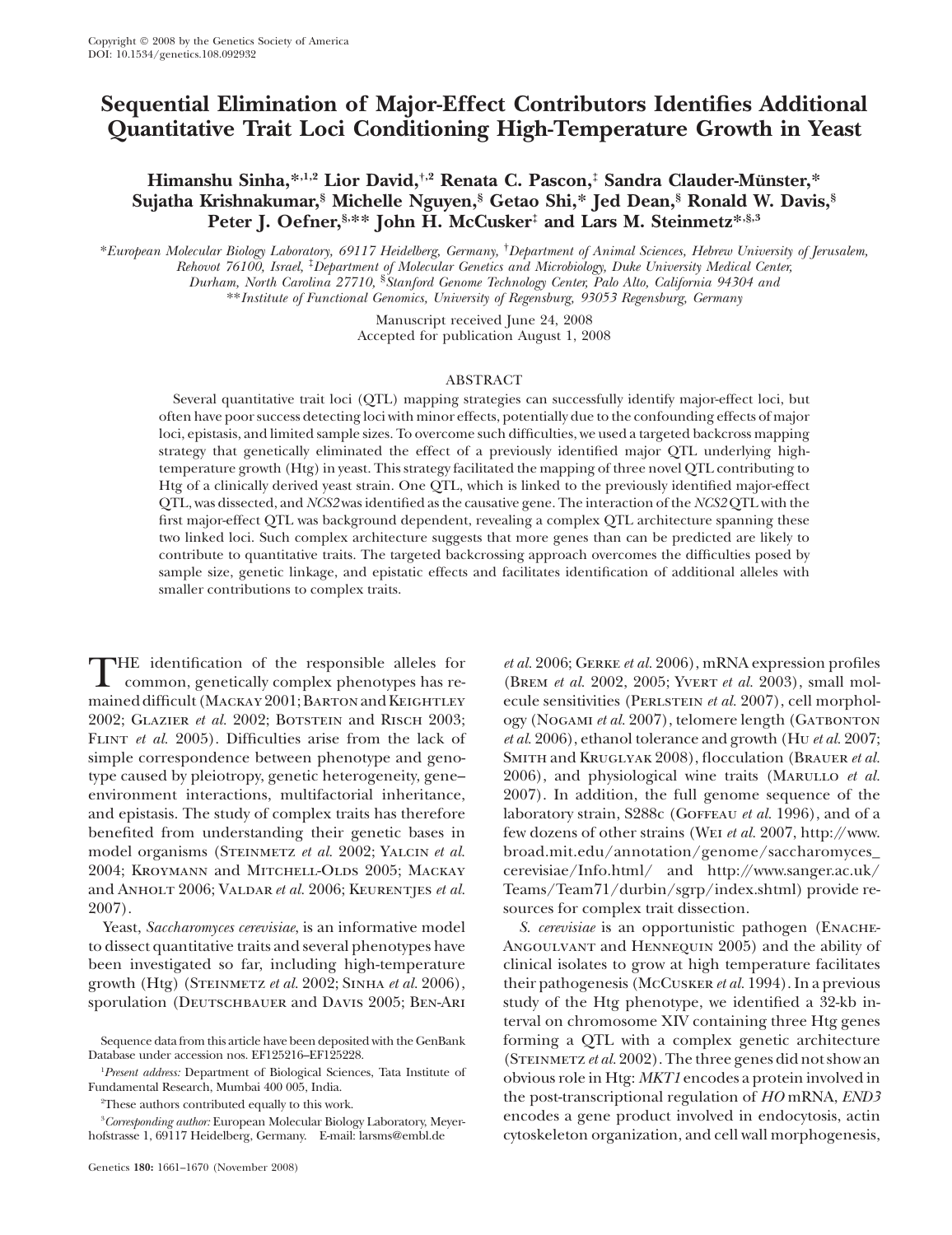and *RHO2* encodes a small GTPase involved in establishment of cell polarity and in microtubule assembly. Moreover, common, rare, coding and noncoding polymorphisms were found to be causative, with alleles having additive and epistatic effects (STEINMETZ et al. 2002; Sinha *et al.* 2006). Interactions between genes and strain background were detected as well, with the causative variants in these genes making backgrounddependent contributions to growth at high temperature (Sinha *et al.* 2006). These findings suggest a complex genetic architecture that might complicate the identification of additional QTL.

Several QTL mapping strategies have successfully identified major-effect loci on the basis of their strong association with the phenotype in segregating populations (LANDER and BOTSTEIN 1989; DARVASI 1998; BREM *et al.* 2002; WANG *et al.* 2003; FLINT *et al.* 2005; Keurentjes *et al.* 2007). Although mapping strategies have been designed to detect minor-effect loci (Darvasi 1998; Satagopan *et al.* 2007), many of these strategies have had poor success rates, due to the confounding effects of major loci and epistasis (FLINT *et al.* 2005). In a recent study, a two-stage search strategy was used to first map the major-effect QTL and then to partition segregants on the basis of genotype at this locus: each subgroup of segregants (sharing one allele at the first QTL) was then used to map secondary loci that would not have been detected in single locus searches (Brem *et al.* 2005). Such two-step approaches, however, become impractical when the major-effect allele is present in most segregants, since the sample size of segregants lacking this allele may be too small for further QTL detection. To avoid the confounding effects of major loci, epistasis, and sample size, we used a targeted backcross mapping strategy that genetically eliminated the major effect of the previously identified QTL (STEINMETZ et al. 2002). This strategy facilitated the mapping of three novel QTL contributing to Htg. The dissection of one novel QTL using reciprocal hemizygosity analysis (RHA) (Steinmetz *et al.* 2002) identified *NCS2* as the causative gene. Possible roles of *NCS2* in Htg were investigated by genomewide analyses of gene expression and by competitive growth of the pooled gene-deletion collection. A background-dependent interaction between *NCS2* and *MKT1* was found, which, along with the physical linkage between the two QTL, emphasizes the genetic complexity underlying quantitative traits.

# MATERIALS AND METHODS

Strains, growth conditions, and RHA competitions: Laboratory and clinically derived *S. cerevisiae* strains used in this work were isogenic derivatives of S288c and YJM421 (McCusker *et al.* 1994, supplemental Table S1). A naturally occurring *cox15* mutation in YJM421 (Iто-Накаѕнима et al. 2002) was repaired to a functional *COX15* gene, as Cox15p function is needed for sporulation. Haploid derivatives of S288c and YJM421 were crossed and tetrads were dissected to generate meiotic segregants. Segregants were analyzed for Htg by colony size assay at 41°. For the targeted backcross mapping strategy, segregants were selected such that they were  $\overline{\text{Hig}^+}$  but contained the  $\overline{\text{Hig}^-}$ allele of the previously identified QTL and were then backcrossed to S288c. Strain manipulations and gene deletions were done using standard techniques (Rose *et al.* 1990; Wach *et al.* 1994; GOLDSTEIN and McCusker 1999; SINHA *et al.* 2006). Standard growth media and sporulation conditions were used as described previously (Rose *et al.* 1990; Sinha *et al.* 2006). Yeast strains were grown at 30°, unless otherwise stated.

All genes in the QTL interval were tested by RHA which was performed at 30° and 41°. Briefly, in RHA, equal numbers of cells of a hemizygote carrying only an S288c-derived allele of a gene and a hemizygote carrying only an YJM421-derived allele of the same gene, each marked with a different dominant drug-resistance marker, were combined and competed at high temperature. After 48-hr growth, the numbers of colonyforming units (CFU) of each strain were counted to determine growth phenotypes and thus, to identify the causative alleles in the QTL.

RHA competitions of pairs of reciprocally hemizygous hybrids and the reference hybrid (YJM421/S288c) strain assessed the contributions of individual alleles of *MKT1* or *NCS2*. To assess genetic interactions between *NCS2* and *MKT1*, competitions were performed between pairs of YJM421/S288c hybrid strains hemizygous for both *NCS2* and *MKT1* with the reference YJM421/S288c hybrid. All competitions were carried out in replicates using independently constructed strains. For RHA competitions, CFU  $\text{m}$ <sup>1-1</sup> counts of strains were normalized to the reference YJM421/S288c hybrid strain, all grown at 41° and tested for significance by Tukey–Kramer's honestly significant differences (HSD) test.

Genotyping, linkage analysis, and DNA sequencing: For the polymorphism scans, total genomic DNA was fragmented, labeled, and hybridized to Affymetrix yeast S98 arrays; biallelic markers were determined by the decreased hybridization efficiency of V1-09 (isogenic with YJM421) relative to S103 (isogenic with S288c), as described previously (STEINMETZ *et al.* 2002). For linkage analysis, genomic DNA hybridization data were analyzed to determine the allele of every segregant at each marker by comparing the normalized probe intensity to the expected from the parental hybridizations. Regions were considered a QTL if segregation bias toward either one of the parental alleles was observed. Candidate QTL and their boundaries were further verified and fine-structure mapped by a segregation bias analysis using larger numbers of Htg $^\ddag$  and random segregants, as well as several markers across the region. Individual markers were genotyped by denaturing high performance liquid chromatography (DHPLC) or, in a few cases, scored by fluorescence polarization genotyping (Kwok 2002) or direct sequencing. Dideoxy sequencing with big dye terminators was performed on  $\sim 600$  bp PCR products tiled over intervals with at least  $\sim$  50 bp overlaps. The Htg-QTL-2 sequences of all strains were submitted to GenBank (accession nos. EF125216–EF125228).

Genomewide gene expression analysis: Total RNA was isolated from wild-type and *ncs2*D S288c-background strains grown at  $30^{\circ}$  and processed for array hybridization (DAVID *et al.* 2006). The resulting cDNA was hybridized to Affymetrix yeast S98 arrays and the hybridization data were analyzed using a DChip2006 package (Li and Wong 2001) to find genes with more than 1.5-fold expression difference. This cutoff was selected to find the genes that due to the loss of *NCS2* change their expression most and to reduce the chances of false positive calls.

Deletion strains pool analysis: The heterozygous deletion pool of essential genes (HetEss, containing  $\sim$ 1200 unique strains) and the homozygous deletion pool of nonessential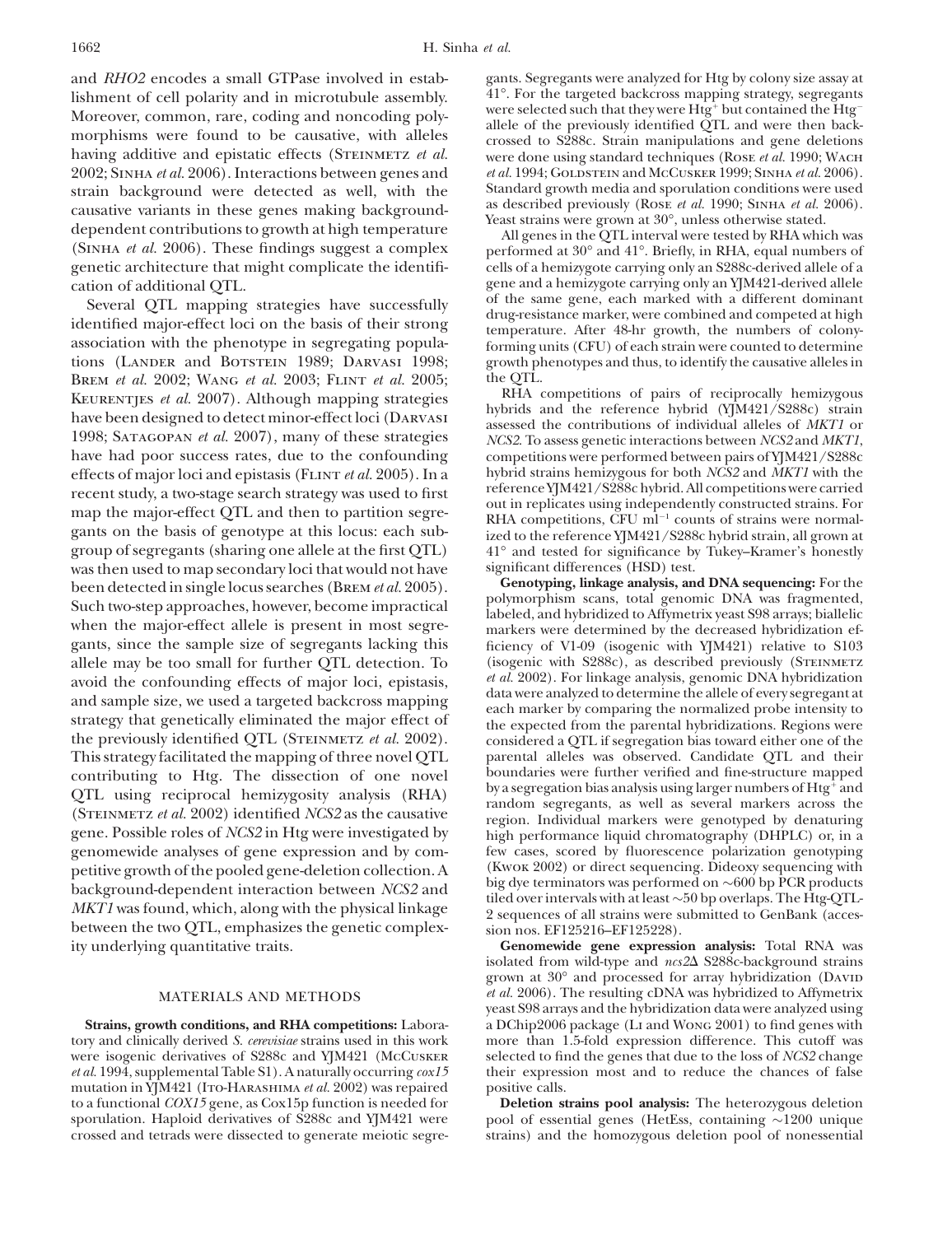

FIGURE 1.—Growth of the studied strains at high temperature. Spot dilutions showing growth at  $30^{\circ}$  and  $41^{\circ}$  of the YJM421/S288c background strains used to map Htg QTL. Tenfold dilutions were spotted on a YPD plate and incubated for 48 hr. All strains are diploids.

genes (HomDip, containing  $\sim$ 5000 unique strains) were analyzed for fitness differences of deletion strains at 30° and 37. Sample preparation, array hybridizations, and data analysis were done as described (St. Onge *et al.* 2007). First, for each temperature, the average probe intensities from the final time point were compared against zero time point to calculate fold differences for each gene. Then, all the genes that showed a growth defect at  $30^{\circ}$  were excluded, to identify the genes with more than 1.5-fold difference in fitness between 30° and 37°.

Construction of homologous NCS2 SNP replacements: Homologous *NCS2* SNP replacements were constructed in the haploid S288c background strain, YBN438, in which S288cderived SNPs were replaced with YJM421-derived SNPs. For the *NCS2* coding SNP at position 212, a 50-bp region centered on position 212 was deleted and replaced with the *FCY1- NAT*MX4 cassette (Sinha *et al.* 2006). After introduction of an oligonucleotide containing the YJM421 SNP at position 212, 5 fluorocytosine-resistant transformants were selected, which were then screened for nourseothricin sensitivity. *NCS2* allele replacement transformants were confirmed by DNA sequencing. Desired transformants were crossed with  $ncs2\Delta$ : Kan YJM421 background haploid strains to obtain hybrid strains with the genotype  $NCS2-288(71L)/ncs2\Delta$ *::Kan*. These allele replacement hemizygous strains were competed with YJM421/ S288c hemizygous hybrid strains containing only the YJM421derived allele of *NCS2* and with the reference YJM421/S288c hybrid.

## RESULTS

Mapping QTL using a targeted backcross strategy: To identify a more complete spectrum of genes contributing to Htg, we used YJM421, a homozygous Htg<sup>+</sup> strain derived from a heterozygous clinical isolate found in the ascites fluid of a human patient (Clemons *et al.* 1994). YJM421 is genetically diverged from and grows better at high temperature than YJM145 (supplemental Figure S1A), the clinically derived strain used to identify Htg QTL in our previous study (Steinmetz *et al.* 2002). Both YJM421 and the hybrid YJM421/S288c grow significantly better than S288c at  $41^{\circ}$  (Figure 1). A range of Htg phenotypes was observed when 600 haploid  $F_1$  segregants of this hybrid were grown at  $41^\circ$ . Sixty-four segregants showed Htg<sup>+</sup> phenotypes similar to the Htg<sup>+</sup> parent by a colony-size assay. Under the assumption of independent segregation, at least three QTL affecting Htg were predicted  $(64/600) = (1/2)^{3.23}$ .

The first Htg QTL (Htg-QTL-1) was identified in the YJM145/S288c background and *MKT1* was the majoreffect gene in that interval (STEINMETZ *et al.* 2002). Thus, we first tested if the linkage between *MKT1* and Htg also exists in the YJM421/S288c background. Among  $64$  Htg<sup>+</sup> F<sub>1</sub> segregants,  $87.5\%$  contained YJM421-derived alleles at this locus (Table 1, supplemental Figure S1B). This rate of inheritance suggested that several unlinked QTL, including *MKT1* itself, affect Htg also in the YJM421 background. Indeed, previous RHA results showed that the YJM421-derived allele of *MKT1* contributed to Htg<sup>+</sup> (SINHA *et al.* 2006). Thus, to uncover additional QTL, we tested an approach in which effects of previously known QTL are experimentally removed and targeted backcross progeny are used for mapping further QTL (Figure 2A).

Two haploid  $F_1$  segregants ( $F_1$ -14d and  $F_1$ -50b) of the YJM421/S288c hybrid, which were Htg<sup>+</sup> but possessed S288c-derived alleles at Htg-QTL-1, were identified and backcrossed to S288c. Variation at Htg-QTL-1 was thus

| QTL<br>(chromosome) | Coordinates (bp)<br>$(gene)^a$ | YJM421/S288c<br>$(F_1)$ | $F_1 - 14d/S288c$<br>$(BC_1)^b$ | $F_1 - 50b / S288c$<br>$(BC_1)^b$ |
|---------------------|--------------------------------|-------------------------|---------------------------------|-----------------------------------|
| $Htg-QTL-1$ $(XIV)$ | 468,446 ( <i>MKT1</i> )        | 87.5                    | $NA^c$                          | $NA^c$                            |
| $Htg-QTL-2$ $(XIV)$ | 401,389 ( <i>NCS2</i> )        | 95.3                    | 100.0                           | $NA^c$                            |
| $Htg-QTL-3$ (XV)    | 948.437                        | 73.4                    | 77.5                            | 92.3                              |
| $Htg-QTL-4$ (IV)    | 1,375,117                      | $59.4^d$                | $59.2^{\circ}$                  | 81.5                              |

TABLE 1

*a* Position of measured marker, relative to S288c sequence.

 $\mathrm{^b}$  BC<sub>1</sub>, first generation of backcross.

*<sup>c</sup>* Not applicable (NA) since S288c-derived alleles were present at this position in both parental strains (see Figure 2B).

Not significantly different from random segregation (50%).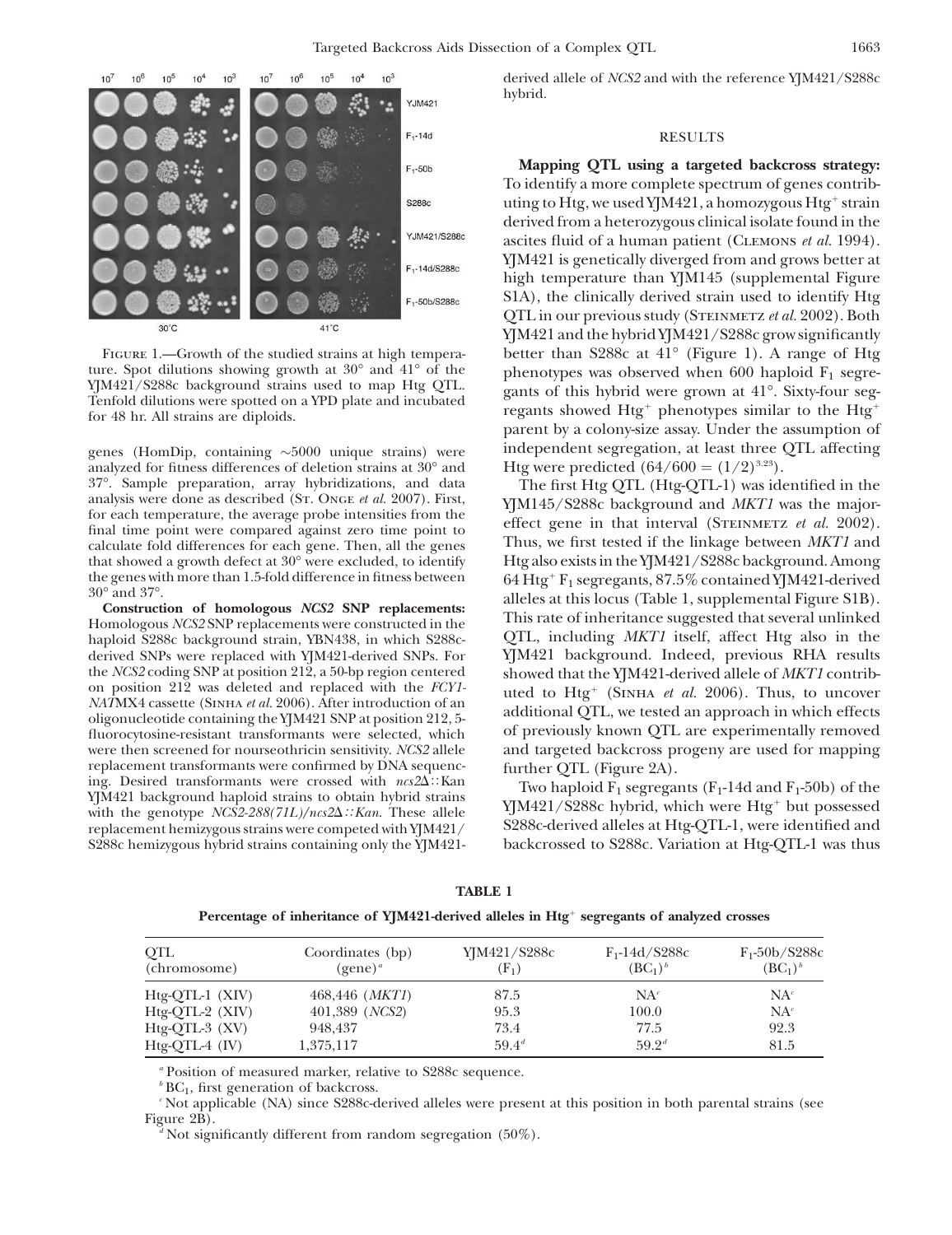fixed and, as a result, all segregants of the backcrosses had the Htg- S288c-derived allele at this locus. The two backcross diploids,  $F_1$ -14d/S288c and  $F_1$ -50b/S288c, were Htg<sup>+</sup>, although less than the YJM421/S288c parental hybrid (Figure 1). This phenotypic difference was expected, as the backcross diploids lack the YJM421 derived Htg<sup>+</sup> allele of MKT1 at Htg-QTL-1.

For mapping, we identified a set of 4191 evenly distributed biallelic single-feature polymorphism (SFP) markers between YJM421 and S288c, by hybridizing ge-



nomic DNA to high-density oligonucleotide microarrays (Winzeler *et al.* 1998). Independently, 656 and 820 haploid segregants from the  $F_1$ -14d/S288c and  $F_1$ -50b/ S288c backcross diploids, respectively, were phenotyped for Htg by the colony-size assay. A range of Htg phenotypes was observed, of which 71 and 190 segregants had Htg<sup>+</sup> values as high as their Htg<sup>+</sup> haploid parents,  $F_1$ -14d and  $F_1$ -50b, respectively. On the basis of the phenotypic distribution, eliminating the effect of Htg-QTL-1 reduced the number of estimated unlinked QTL from 3.23 in  $F_1$  segregants to 2.11 in the  $F_1$ -50b/S288c backcross segregants  $(190/820 = (1/2)^{2.11})$ . Surprisingly, in  $F_1$ -14d/S288c, the expectation stayed at 3.21 loci (71/656 =  $(1/2)^{3.21}$ ), consistent with the slight Htg<sup>+</sup> advantage of  $F_1$ -14d over  $F_1$ -50b (Figure 1A).

Linkage analysis of  $24 \text{ Htg}^+ \text{ F}_1$ -14d/S228c segregants identified two QTL on chromosomes XIV (Htg-QTL-2) and XV (Htg-QTL-3). Analysis of 21 Htg<sup>+</sup>  $F_1$ -50b/S228c segregants identified one QTL on chromosome IV (Htg-QTL-4) and a region on chromosome XV that overlaps Htg-QTL-3 (Figure 2B). In all three QTL, YJM421-derived alleles were linked with Htg<sup>+</sup>. To fine map these QTL, 71 and 65 Htg<sup>+</sup> segregants of  $\rm F_1\text{-}14d/$ S288c and F1-50b/S288c, respectively, were genotyped by several SNP markers and the percentage of YJM421 inheritance was calculated across each interval (Figure 3). Htg-QTL-2, -3, and -4 were 15.0, 44.3, and 60.1 kb in size and contained 8, 16, and 28 ORFs, respectively (Table 2). All three QTL contained a large number of SNPs that changed coding sequences of the majority of corresponding ORFs (Table 2). Thus, the sequence variation between the parental strains was not a strong indicator of the responsible genes.

FIGURE 2.—(A) Targeted backcross mapping strategy to sequentially uncover QTL. Consider a quantitative trait in a  $(+)$ strain, defined by multiple QTL alleles (red bars) with different contributions to a phenotype (the larger the type size, the larger the phenotypic effect).  $F_1$  segregants of a cross, between  $(+)$  and  $(-)$  parental stains, show a range of phenotypes. The best  $F_1$  (+) segregant is backcrossed to the (-) parent. Analysis of these backcross segregants would fine map and identify QTL-1. Similar analysis of the next best  $F_1$ (+) segregant that lacks QTL-1 (shown as blue  $\times$ ) would then fine map QTL-2 in the next backcross segregants. Iterative fixation of major-effect QTL by a targeted selection of  $F_1$  segregants for further backcrossing would map minor-effect QTL. (B) Genomic linkage scans of backcross segregants using microarrays. Genotypes of 24 and 21 backcross segregants of  $F_1$ - $14d/S288c$  and  $F_1$ -50b/S288c, respectively, were determined by DNA hybridization. Vertical lines along chromosomes are SFPs; segregants are stacked by chromosome; YJM421 derived regions are in red, S288c-derived regions in blue. Htg QTL are marked with triangles (fixated ones indicated in white and newly detected in black). In  $F_1$ -14d/S288, Htg-QTL-1 (chromosome XIV) was fixed and Htg-QTL-2 (chromosome XIV) and Htg-QTL-3 (chromosome XV) were mapped. In F1-50b/S288c, Htg-QTL-1 and Htg-QTL-2 (chromosome XIV) were fixed and Htg-QTL-3 (chromosome XV) and Htg-QTL-4 (chromosome IV) were mapped.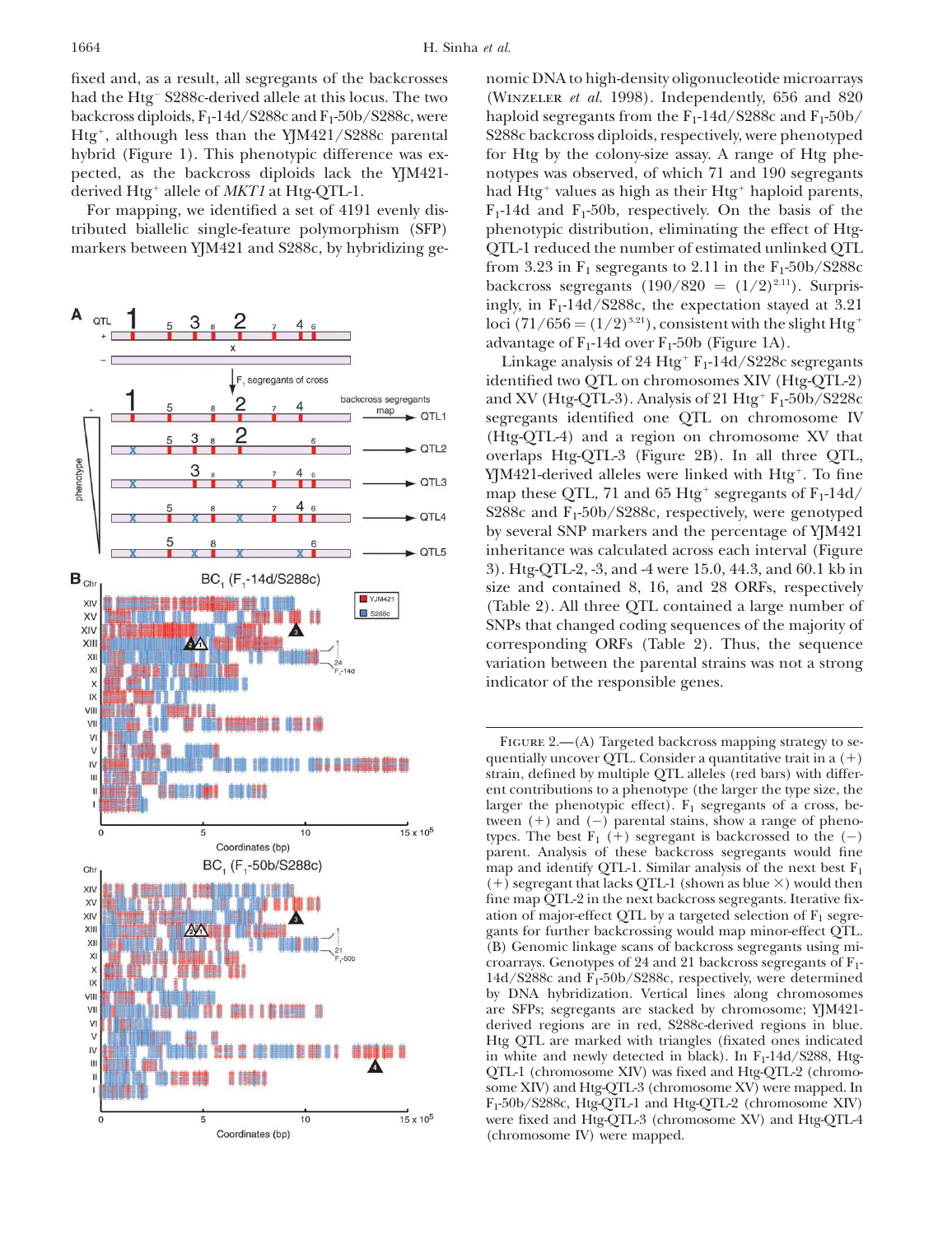

Figure 3.—Fine mapping of Htg QTL. Percentage of inheritance of YJM421-derived alleles among  $71$  and  $65$   $BC<sub>1</sub>$  backcross segregants of  $F_1$ -14d/S288c and  $F_1$ -50b/S288c, respectively. For each QTL, boxes and names denote annotated genes.

To test for the effect of eliminating a major-effect allele on the degree of linkage of minor-effect loci, we compared the percentage of inheritance of YJM421 derived alleles between  ${\rm Hig^+}$  segregants of  ${\rm F_1}$  (YJM421/ S288c) and that in each of the two backcross segregants  $(F_1-14d/S288c$  and  $F_1-50b/S288c$ ). The segregants of  $F_1-$ 14d/S288c backcross displayed a higher inheritance rate of YJM421-derived alleles at Htg-QTL-2 and -3 compared to  $F_1$  segregants (Table 1). In addition, the

absence of YJM421-derived alleles at two of four QTL in the  $F_1$ -50b/S288c backcross was accompanied by a more dramatic increase in the percentage of inheritance of YJM421-derived alleles at the remaining two QTL (Figure 3). These data suggest that the effect of a QTL can be concealed by the presence of other major-effect QTL.

Identification of NCS2 as the causative gene in Htg-QTL-2: Our next step was to identify additional causative  $\rm{gene}$ (s). Since the  $100\%$   $\rm{Htg^+}$  linkage in the F<sub>1</sub>-14d/S288c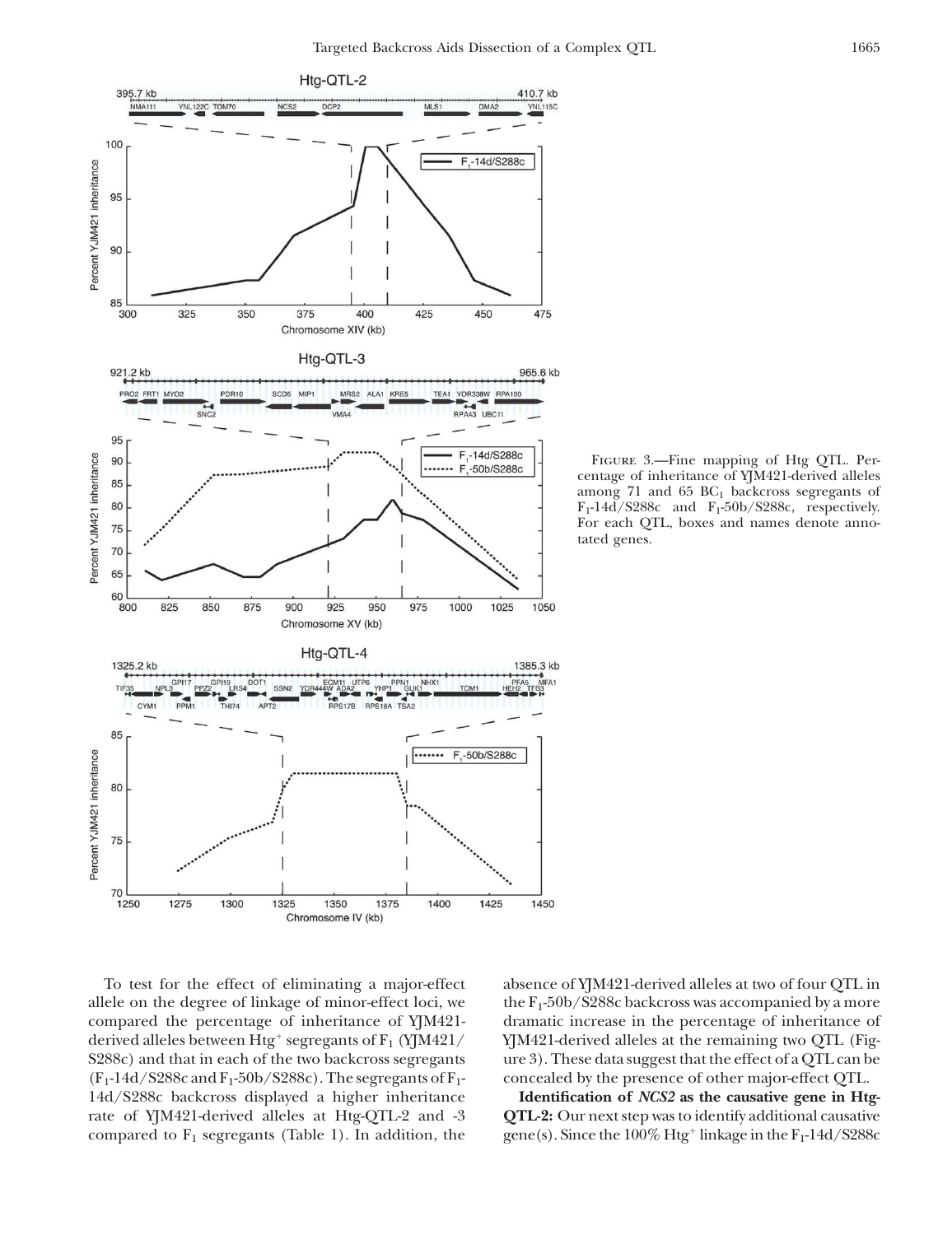| 1 A 1<br>DІ<br>Ani |
|--------------------|
|--------------------|

Sequence analysis of Htg QTL

| QTL<br>(chromosome) | OTL<br>coordinates <sup>a</sup> | <b>Size</b><br>(bp) | No. of<br>$genes^b$ | Total<br>$SNPs^c$ | No. of<br>nonsynonymous SNPs | No. of genes with<br>coding differences |
|---------------------|---------------------------------|---------------------|---------------------|-------------------|------------------------------|-----------------------------------------|
| $Htg-QTL-2$ $(XIV)$ | 395,662–410,654                 | 14.992              |                     |                   |                              |                                         |
| $Htg-QTL-3$ $(XV)$  | $921,238 - 965,555^{\circ}$     | 44.317              | 16                  | 84                | 22                           | 10                                      |
| $Htg$ -OTL-4 (IV)   | $1,325,183 - 1,385,259$         | 60.076              | 28                  | 320               | 43                           |                                         |

Coordinates of the highest linkage peak relative to S288c sequence.

*<sup>b</sup>* Confirmed ORFs within QTL coordinates, according to SGD annotations (http://www.yeastgenome.org/).

*c* Sequence polymorphisms, including nucleotide substitutions, insertions and deletions, between YJM421 and S288c.

<sup>*d*</sup> Htg-QTL-3 coordinates are based on linkage data from  $F_1$ -14d/S288c and  $F_1$ -50b/S288c segregants (see Figure 3).

*<sup>e</sup>* Coordinates from 1,325,183–1,330,000 bp, 1,352,288–1,353,000 bp, and 1,384,924–1,385,259 bp relative to S288c sequence were not sequenced.

backcross suggested that Htg-QTL-2 on chromosome XIV had the strongest contribution, this QTL was chosen for further analysis.

First, we looked for potential association between polymorphisms and the trait. The entire Htg-QTL-2 interval was sequenced in six Htg<sup>+</sup> clinically derived strains and seven Htg<sup>-</sup> strains consisting of laboratory, wine, grape, and distillery strains. Four of the 238 sequence polymorphisms found among all sequenced strains exhibited slight marker-trait association ( $P < 0.05$ ,  $\chi^2$  test (not corrected for multiple testing); Figure 4). Notably, none of the 14 nonsynonymous SNPs between YJM421 and S288c was one of the associated four.

Second, since the genome of *S. cerevisiae* is well annotated, we attempted to use gene annotation to identify candidate Htg genes in Htg-QTL-2. However, the current annotation of gene function in Saccharomyces Genome Database (SGD) (http://www.yeastgenome.org/) gave no clear indication as to more likely causative genes.

Since association and annotation did not suggest candidate genes, we used RHA (STEINMETZ et al. 2002) to functionally test the Htg<sup>+</sup> contribution of all eight annotated genes in Htg-QTL-2. In the YJM421/S288c hybrid background, no significant allele-specific growth differences were observed at  $30^{\circ}$  for any of the eight genes (data not shown). However, at  $41^\circ$ , replicate strains with the YJM421-derived allele of *NCS2* grew as well as the hybrid strain but better than strains with the S288cderived allele, thus identifying *NCS2* as the causative gene (Figure 5).

Identification of the causative SNP in NCS2: *NCS2- 421* has three synonymous and two nonsynonymous polymorphisms compared to the*NCS2-288* allele. Of the two nonsynonymous polymorphisms at positions 212 bp and 578 bp of the open reading frame, allele replacement analysis identified the A212T SNP, which creates a substitution at amino acid residue 71 from histidine in S288c to leucine in YJM421 (H71L), as the sole causative  $Htg<sup>+</sup>$  quantitative trait nucleotide (Figure 5). The effect of the nucleotide substitution as measured by RHA was identical to the full allele replacement, suggesting 71L was sufficient to confer the phenotype in the background of the hybrid.

The 212T allele is the common variant found in all isolates we sequenced, except S288c and its close relative W303 (Figure 4). Also, 19 of 32 other *S. cerevisiae* sequenced strains (Saccharomyces Genome Resequencing Project) and 6 species of the Saccharomyces family have this 212T allele.

Functional analysis of NCS2: *NCS2* encodes a protein with roles in urmylation as well as invasive and pseudohyphal growth (GOEHRING *et al.* 2003), none of which have obvious relevance to Htg. Therefore, to learn how *NCS2* might contribute to Htg, analyses of genomewide gene expression and pooled screening of the genedeletion collection for growth defects at  $37^\circ$  were performed. Genomewide mRNA expression analysis between *ncs2* deletion and wild-type strains identified  $371$  differentially expressed genes ( $>1.5$ -fold, supplemental Table S2). Additionally, from the deletion pool screen, 989 genes were identified that when deleted resulted in a  $>1.5$ -fold difference in fitness at 37 $^{\circ}$ compared to  $30^{\circ}$  (supplemental Table S3). Among the 56 genes common between the mRNA expression and gene-deletion pool data sets, we found enrichment for genes involved in tRNA and rRNA modification and in the ubiquitin pathway (Figure 6, supplemental Table S4). Our data, thus, are consistent with the predicted roles of Ncs2p in cell growth through post-transcriptional tRNA modification (Esberg *et al.* 2006), rRNA, and ribosome biosynthesis (WADE *et al.* 2006).

Genetic interaction between MKT1 and NCS2: Several QTL studies in yeast (BREM *et al.* 2005; DEUTSCHBAUER and Davis 2005; Ben-Ari*et al.* 2006; Sinha *et al.* 2006) and other model organisms (MACKAY 2004; FLINT *et al.* 2005; KROYMANN and MITCHELL-OLDS 2005) have shown both additive and epistatic relationships between QTL. We considered *NCS2* interactions with *END3*, *RHO2*, and *MKT1*, the three previously identified Htg genes (Steinmetz *et al.* 2002). For *END3*, S288c and YJM421 have the same causative SNP allele and thus no allelespecific contribution to Htg could be measured in the YJM421/S288c hybrid background (Sinha *et al.* 2006).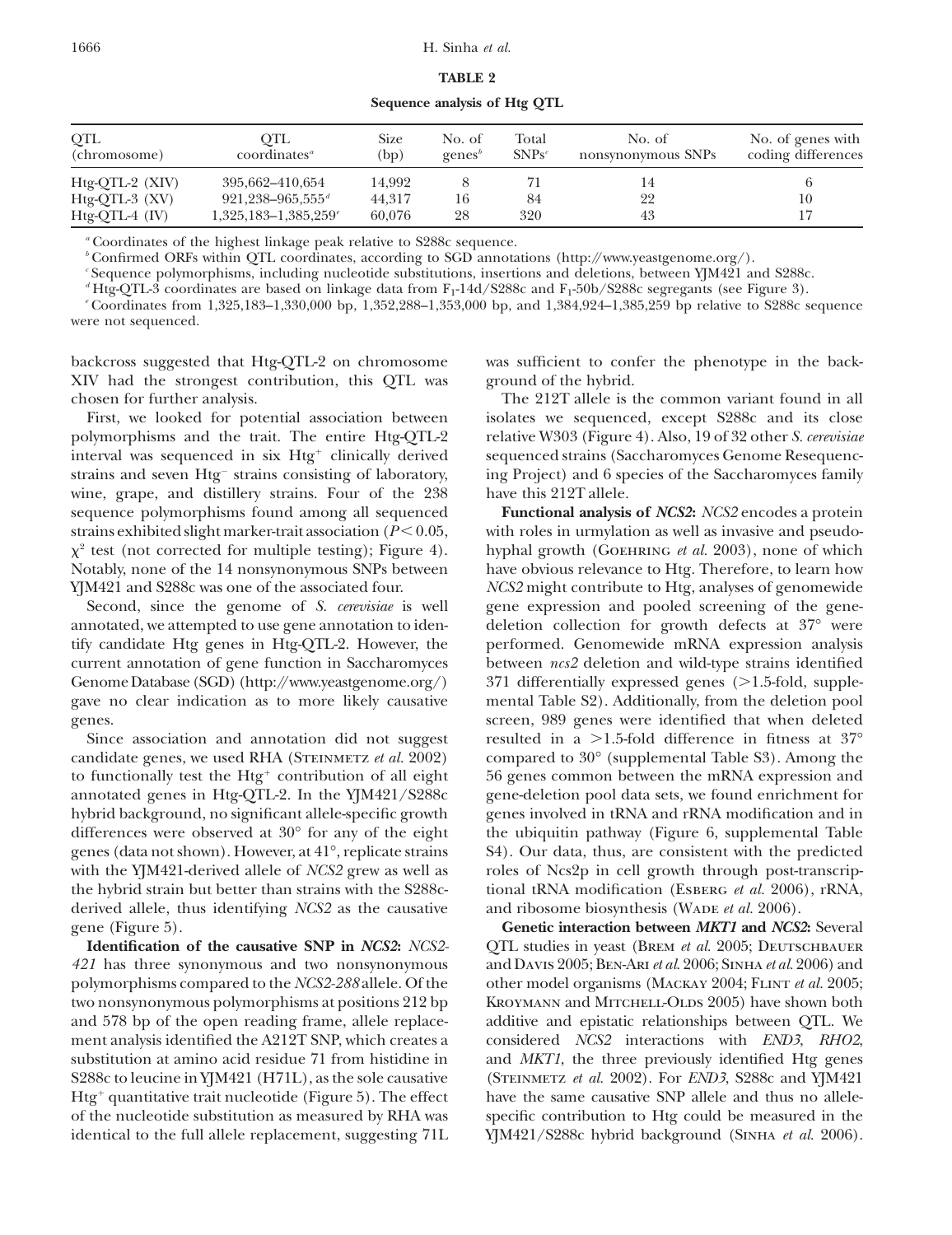

As the difference between *RHO2* hemizygotes was statistically nonsignificant, it was also excluded from further analysis.

In the YJM421/S288c background, at high temperature, the absence of the Htg<sup>+</sup> *NCS2-421* allele resulted in growth impairment similar to the absence of the  $Htg^+$ *MKT1-421* allele. Strikingly, the absence of both *MKT1-* 421 and *NCS2-421* Htg<sup>+</sup> alleles resulted in growth impairment comparable to the loss of either single allele (Figure 5). That is, in the YJM421/S288c hybrid, the *MKT1-421* and *NCS2-421* Htg<sup>+</sup> alleles are epistatic: removal of either allele decreases Htg to an extent similar to removal of both alleles. This epistatic interaction in the hybrid is interesting when considering the segregation of both genes in the cross of the parental backgrounds. In the backcross hybrid,  $F_1$ -14d/S288c, *NCS2-421* is a contributor to Htg despite the strain being homozygous for the Htg- *MKT1-288* allele. Therefore, *NCS2* makes a contribution to Htg independent of *MKT1* in this  $F_1$  background. Thus, the nature of the interaction between *NCS2* and *MKT1* is genetic background dependent.

The genetic interaction between *MKT1* and *NCS2* is furthermore striking given the close proximity of the two genes in the genome. The physical distance between *NCS2* and *MKT1* is 64.6 kb, translating to a genetic distance of 23 cM in random  $F_1$  segregants. Remarkably,  $86\%$  of the  $64\,\mathrm{Hg^+}\,\mathrm{F}_1$  progeny contained  $\mathrm{Hg^+}$  alleles at both loci, supporting that these two alleles cosegregate as a linked locus (Figure 7). Thus, linkage between the genes and their epistatic interaction suggest that inheriting both  $Htg^+$  alleles is advantageous for the phenotype.

### DISCUSSION

Increasingly, studies are indicating that QTL architectures are complex, containing blocks of linked loci of various effect sizes (Brem and Kruglyak 2005; Kroymann and Mitchell-Olds 2005; Mackay and ANHOLT 2006; VALDAR *et al.* 2006). These complexities render dissecting polygenic QTL a challenge. While  $F_1$ and  $F_2$  families are quicker to obtain and require more progeny to map moderate effect QTL, backcross and backcross-derived strategies (DARVASI 1998; HOSPITAL

Figure 4.—Sequence variation analysis of the Htg-QTL-2 (chromosome XIV; 395,662–410,654 bp) among six  $Htg^+$ and seven Htg<sup>-</sup> yeast strains. Each column represents a strain and each row a sequence variant relative to S288c (black). White are synonymous and yellow are nonsynonymous variants. Variants with significant marker-trait association are marked (\*). Rows (a-f) show Htg<sup>+</sup> strains: YJM421 (a), YJM326 (b), YJM320 (c), YJM280 (d), YJM339 (e), and YJM789 (f). Rows (g-m) show Htg<sup>-</sup> strains: YJM270 (g), YJM269 (h), YJM627 (i), YJM1129 (j), W303 (k), SK1 (l), and S288c (m).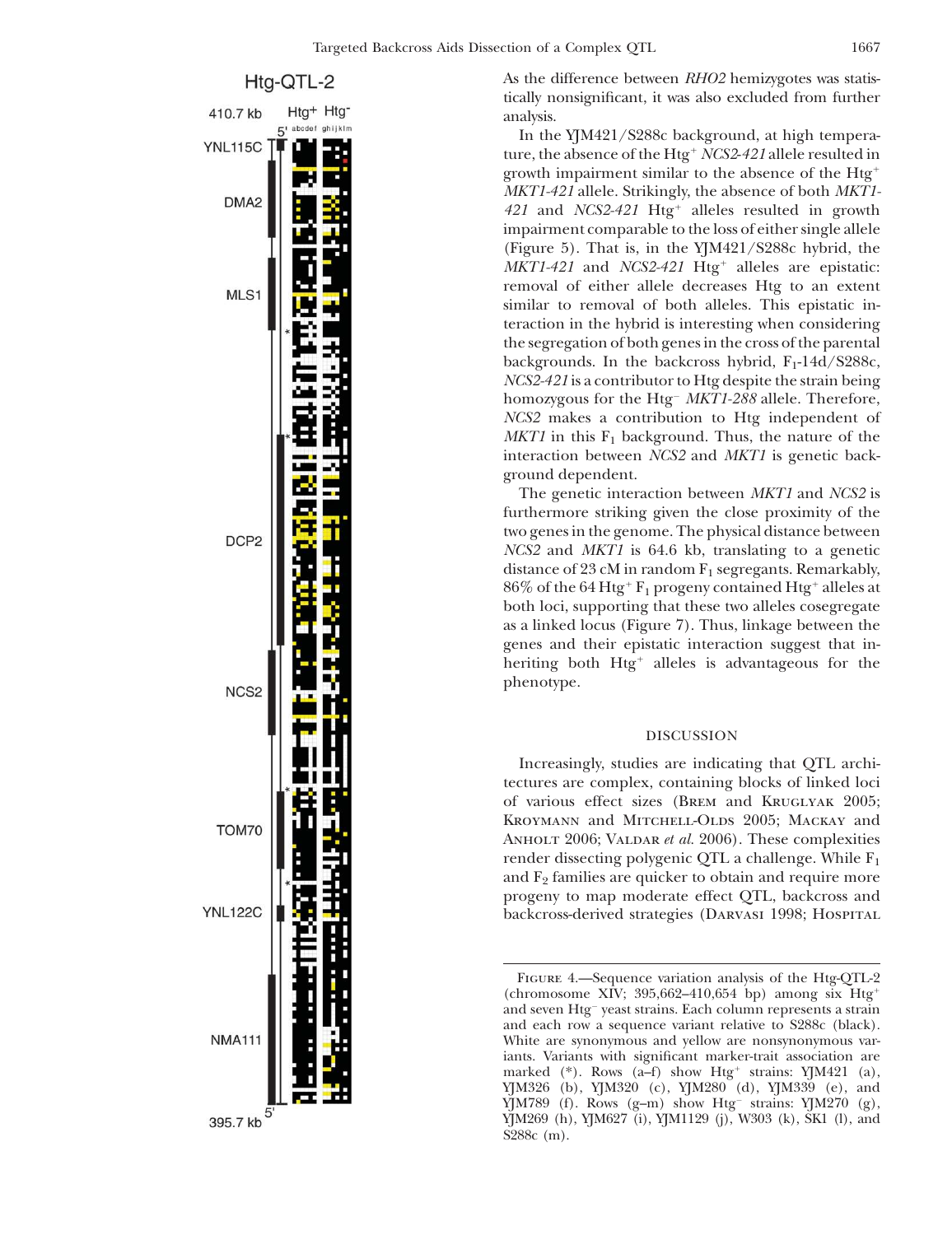

Figure 5.—RHA analysis of *NCS2*, *MKT1*, *NCS2-MKT1*, and *NCS2-288(71L)*. Solid bar denotes the hybrid strain, XHS740, used as reference and for comparison in each competition. Shaded bars denote hemizygous hybrid strains containing the YJM421-derived allele(s) while open bars denote those that contain the S288c-derived allele(s). The striped bar denotes the hemizygous hybrid strain containing the  $71L Htg<sup>+</sup>$ SNP allele of YJM421 inside the otherwise S288c-derived allele of *NCS2*. All assays were carried out in the diploid hybrid background (YJM421/S288c) at  $41^\circ$ . For each gene, three independent measurements were taken and averaged after normalization between replicates and genes using a reference hybrid strain. All *NCS2-421/*D, *MKT1-421/*D, and D*/NCS2- 288(71L)* hybrids grow similar to each other but significantly better than the hemizygotes with S288c-derived alleles (Tukey– Kramer HSD test,  $P < 0.05$ ).

2005) increase mapping chances by isolating individual QTL and narrowing down the linked intervals. Such QTL dissection has typically required extensive genotyping and advanced generations of segregating progeny. Here, using targeted backcross mapping to fix the effects of previously identified QTL, we efficiently identified new QTL with minor effects and resolved a polygenic QTL into component quantitative trait genes. This was possible by genomewide genotyping of only a few BC<sup>1</sup> segregants due to increased linkage of minor loci with the phenotype upon eliminating the masking effect of a major QTL. The fact that minor alleles are more readily detected supports the usefulness and efficiency of the targeted backcross mapping strategy.



Figure 6.—Functional analysis of *NCS2*. Overlap in gene lists between genes differentially expressed  $(>1.5-fold)$  in *ncs2* deletion strain and genes that when deleted cause a fitness defect at 37°. GO category enrichments are indicated for the genes common between the two data sets.

Both polygenic QTL and epistatic interactions among QTL contribute to the complex genetic architecture of quantitative traits (*e.g.*, Eshed and Zamir 1996; CORDELL 2002; CARLBORG and HALEY 2004; BADANO *et al.* 2006; Sinha *et al.* 2006). So far, the genetic basis of Htg in clinical isolates includes four physically linked genes (*MKT1*, *END3*, *RHO2*, and *NCS2*), which show background-dependent contributions and interactions. Two more QTL were identified on other chromosomes. Multiple QTL, physical linkage, background specific epistasis, and varying allele contributions suggest that a larger number of genes are likely to contribute to this and other quantitative traits than can be predicted. Identifying most genes of a quantitative trait requires additional mapping strategies, like targeted backcrossing, which differ in their sensitivity to such confounding genetic relationships and can be carried out also in organisms other than yeast. The detection of milder-effect QTL provides a step toward a comprehensive list of genes contributing to quantitative traits and thus is a necessary requirement to a complete understanding of the relationship between DNA sequence and phenotypic variation.



FIGURE 7.—Architecture of the chromosome XIV Htg<sup>+</sup> complex QTL. *MKT1* (Htg-QTL-1) and *NCS2* (Htg-QTL-2), shown in red, are two linked Htg genes on chromosome XIV. Boxes denote annotated genes. On top, physical and genetic distance between the QTL alleles is shown, as calculated from random  $F_1$  segregants of the YJM421/S288c background. Along with the QTL names, the percentage of association of each Htg<sup>+</sup> QTL individually is indicated (see Table 1). The combined inheritance of the linked  $QTL$  among  $Htg^+ F_1$  segregants in the YJM421/S288c background is shown at the bottom.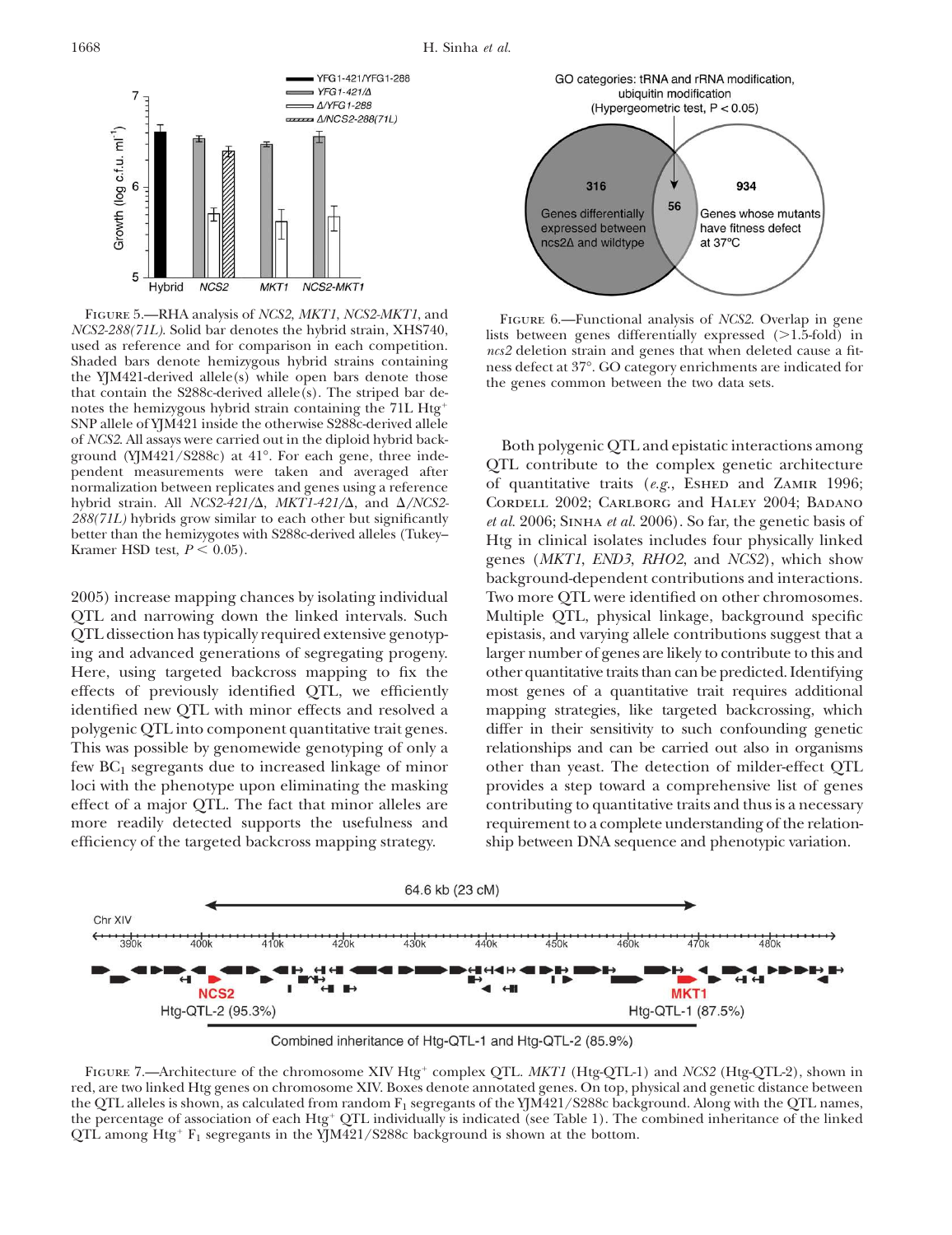We would like to thank G. Ben-Ari for experimental contributions. This research was supported by grants from Israeli Science Foundation (L.D.), BayGene (P.J.O.), National Institutes of Health ( J.H.M. and L.M.S.), and Deutsche Forschungsgemeinschaft (L.M.S.).

### LITERATURE CITED

- Badano, J. L., C. C. Leitch, S. J. Ansley, H. May-Simera, S. Lawson *et al.*, 2006 Dissection of epistasis in oligogenic Bardet-Biedl syndrome. Nature 439: 326–330.
- BARTON, N. H., and P. D. KEIGHTLEY, 2002 Understanding quantitative genetic variation. Nat. Rev. Genet. 3: 11–21.
- Ben-Ari, G., D. Zenvirth, A. Sherman, L. David, M. Klutstein *et al.*, 2006 Four linked genes participate in controlling sporulation efficiency in budding yeast. PLoS Genet. 2: e195.
- BOTSTEIN, D., and N. RISCH, 2003 Discovering genotypes underlying human phenotypes: past successes for Mendelian disease, future approaches for complex disease. Nat. Genet. 33(Suppl): 228–237.
- Brauer, M. J., C. M. Christianson, D. A. Pai and M. J. Dunham, 2006 Mapping novel traits by array-assisted bulk segregant analysis in *Saccharomyces cerevisiae.* Genetics 173: 1813–1816.
- BREM, R. B., and L. KRUGLYAK, 2005 The landscape of genetic complexity across 5,700 gene expression traits in yeast. Proc. Natl. Acad. Sci. USA 102: 1572–1577.
- Brem, R. B., G. Yvert, R. Clinton and L. Kruglyak, 2002 Genetic dissection of transcriptional regulation in budding yeast. Science 296: 752–755.
- BREM, R. B., J. D. STOREY, J. WHITTLE and L. KRUGLYAK, 2005 Genetic interactions between polymorphisms that affect gene expression in yeast. Nature 436: 701-703.
- Carlborg, O., and C. S. Haley, 2004 Epistasis: Too often neglected in complex trait studies? Nat. Rev. Genet. 5: 618.
- Clemons, K. V., J. H. McCusker, R. W. Davis and D. A. Stevens, 1994 Comparative pathogenesis of clinical and nonclinical isolates of *Saccharomyces cerevisiae.* J. Infect. Dis. 169: 859–867.
- CORDELL, H. J., 2002 Epistasis: what it means, what it doesn't mean, and statistical methods to detect it in humans. Hum. Mol. Genet. 11: 2463–2468.
- Darvasi, A., 1998 Experimental strategies for the genetic dissection of complex traits in animal models. Nat. Genet. 18: 19–24.
- David, L., W. Huber, M. Granovskaia, J. Toedling, C. J. Palm *et al.*, 2006 A high-resolution map of transcription in the yeast genome. Proc. Natl. Acad. Sci. USA 103: 5320–5325.
- Deutschbauer, A. M., and R. W. Davis, 2005 Quantitative trait loci mapped to single-nucleotide resolution in yeast. Nat. Genet. 37: 1333–1340.
- Enache-Angoulvant, A., and C. Hennequin, 2005 Invasive Saccharomyces infection: a comprehensive review. Clin. Infect. Dis. 41: 1559–1568.
- Esberg, A., B. Huang, M. J. Johansson and A. S. Bystrom, 2006 Elevated levels of two tRNA species bypass the requirement for elongator complex in transcription and exocytosis. Mol. Cell 24: 139–148.
- ESHED, Y., and D. ZAMIR, 1996 Less-than-additive epistatic interactions of quantitative trait loci in tomato. Genetics 143: 1807–1817.
- FLINT, J., W. VALDAR, S. SHIFMAN and R. MOTT, 2005 Strategies for mapping and cloning quantitative trait genes in rodents. Nat. Rev. Genet. 6: 271–286.
- Gatbonton, T., M. Imbesi, M. Nelson, J. M. Akey, D. M. Ruderfer *et al.*, 2006 Telomere length as a quantitative trait: genome-wide survey and genetic mapping of telomere length-control genes in yeast. PLoS Genet. 2: e35.
- Gerke, J. P., C. T. Chen and B. A. Cohen, 2006 Natural isolates of *Saccharomyces cerevisiae* display complex genetic variation in sporulation efficiency. Genetics 174: 985–997.
- Glazier, A. M., J. H. Nadeau and T. J. Aitman, 2002 Finding genes that underlie complex traits. Science 298: 2345–2349.
- Goehring, A. S., D. M. Rivers and G. F. Sprague, Jr., 2003 Urmylation: a ubiquitin-like pathway that functions during invasive growth and budding in yeast. Mol. Biol. Cell 14: 4329–4341.
- Goffeau, A., B. G. Barrell, H. Bussey, R. W. Davis, B. Dujon *et al.*, 1996 Life with 6000 genes. Science 274: 546, 563–567.
- GOLDSTEIN, A. L., and J. H. McCusker, 1999 Three new dominant drug resistance cassettes for gene disruption in *Saccharomyces cerevisiae.* Yeast 15: 1541–1553.
- HOSPITAL, F., 2005 Selection in backcross programmes. Philos. Trans. R. Soc. Lond. B Biol. Sci. 360: 1503–1511.
- Hu, X. H., M. H. Wang, T. Tan, J. R. Li, H. Yang*et al.*, 2007 Genetic dissection of ethanol tolerance in the budding yeast *Saccharomyces cerevisiae.* Genetics 175: 1479–1487.
- Ito-Harashima, S., P. E. Hartzog, H. Sinha and J. H. McCusker, 2002 The *tRNA-Tyr* gene family of *Saccharomyces cerevisiae*: agents of phenotypic variation and position effects on mutation frequency. Genetics 161: 1395–1410.
- Keurentjes, J. J., L. Bentsink, C. Alonso-Blanco, C. J. Hanhart, H. BLANKESTIJN-DE VRIES *et al.*, 2007 Development of a near-isogenic line population of *Arabidopsis thaliana* and comparison of mapping power with a recombinant inbred line population. Genetics 175: 891–905.
- KROYMANN, J., and T. MITCHELL-OLDS, 2005 Epistasis and balanced polymorphism influencing complex trait variation. Nature 435: 95–98.
- KWOK, P. Y., 2002 SNP genotyping with fluorescence polarization detection. Hum. Mutat. 19: 315–323.
- LANDER, E. S., and D. BOTSTEIN, 1989 Mapping Mendelian factors underlying quantitative traits using RFLP linkage maps. Genetics 121: 185–199.
- Li, C., and W. H. Wong, 2001 Model-based analysis of oligonucleotide arrays: expression index computation and outlier detection. Proc. Natl. Acad. Sci. USA 98: 31–36.
- MACKAY, T. F., 2001 Ouantitative trait loci in Drosophila. Nat. Rev. Genet. 2: 11–20.
- MACKAY, T. F., 2004 The genetic architecture of quantitative traits: lessons from Drosophila. Curr. Opin. Genet. Dev. 14: 253–257.
- MACKAY, T. F., and R. R. ANHOLT, 2006 Of flies and man: Drosophila as a model for human complex traits. Annu. Rev. Genomics Hum. Genet. 7: 339–367.
- Marullo, P., M. Aigle, M. Bely, I. Masneuf-Pomarede, P. Durrens *et al.*, 2007 Single QTL mapping and nucleotide-level resolution of a physiologic trait in wine *Saccharomyces cerevisiae* strains. FEMS Yeast Res. 7: 941–952.
- McCusker, J. H., K. V. Clemons, D. A. Stevens and R. W. Davis, 1994 Genetic characterization of pathogenic *Saccharomyces cerevisiae* isolates. Genetics 136: 1261–1269.
- NOGAMI, S., Y. OHYA and G. YVERT, 2007 Genetic complexity and quantitative trait loci mapping of yeast morphological traits. PLoS Genet. 3: e31.
- Perlstein, E. O., D. M. Ruderfer, D. C. Roberts, S. L. Schreiber and L. KRUGLYAK, 2007 Genetic basis of individual differences in the response to small-molecule drugs in yeast. Nat. Genet. 39: 496–502.
- ROSE, M. D., F. WINSTON and P. HIETER, 1990 *Methods in Yeast Genetics: A Laboratory Course Manual.* Cold Spring Harbor Laboratory Press, Cold Spring Harbor, NY.
- SATAGOPAN, J. M., S. SEN and G. A. CHURCHILL, 2007 Sequential quantitative trait locus mapping in experimental crosses. Stat. Appl. Genet. Mol. Biol. 6: Article 12.
- Sinha, H., B. P. Nicholson, L. M. Steinmetz and J. H. McCusker, 2006 Complex genetic interactions in a quantitative trait locus. PLoS Genet. 2: e13.
- SMITH, E. N., and L. KRUGLYAK, 2008 Gene-environment interaction in yeast gene expression. PLoS Biol. 6: e83.
- St. Onge, R. P., R. Mani, J. Oh, M. Proctor, E. Fung *et al.*, 2007 Systematic pathway analysis using high-resolution fitness profiling of combinatorial gene deletions. Nat. Genet. 39: 199.
- Steinmetz, L. M., H. Sinha, D. R. Richards, J. I. Spiegelman, P. J. Oefner *et al.*, 2002 Dissecting the architecture of a quantitative trait locus in yeast. Nature 416: 326–330.
- Valdar, W., L. C. Solberg, D. Gauguier, S. Burnett, P. Klenerman *et al.*, 2006 Genome-wide genetic association of complex traits in heterogeneous stock mice. Nat. Genet. 38: 879–887.
- WACH, A., A. BRACHAT, R. POHLMANN and P. PHILIPPSEN, 1994 New heterologous modules for classical or PCR-based gene disruptions in *Saccharomyces cerevisiae.* Yeast 10: 1793–1808.
- Wade, C. H., M. A. Umbarger and M. A. McAlear, 2006 The budding yeast rRNA and ribosome biosynthesis (RRB) regulon contains over 200 genes. Yeast 23: 293–306.